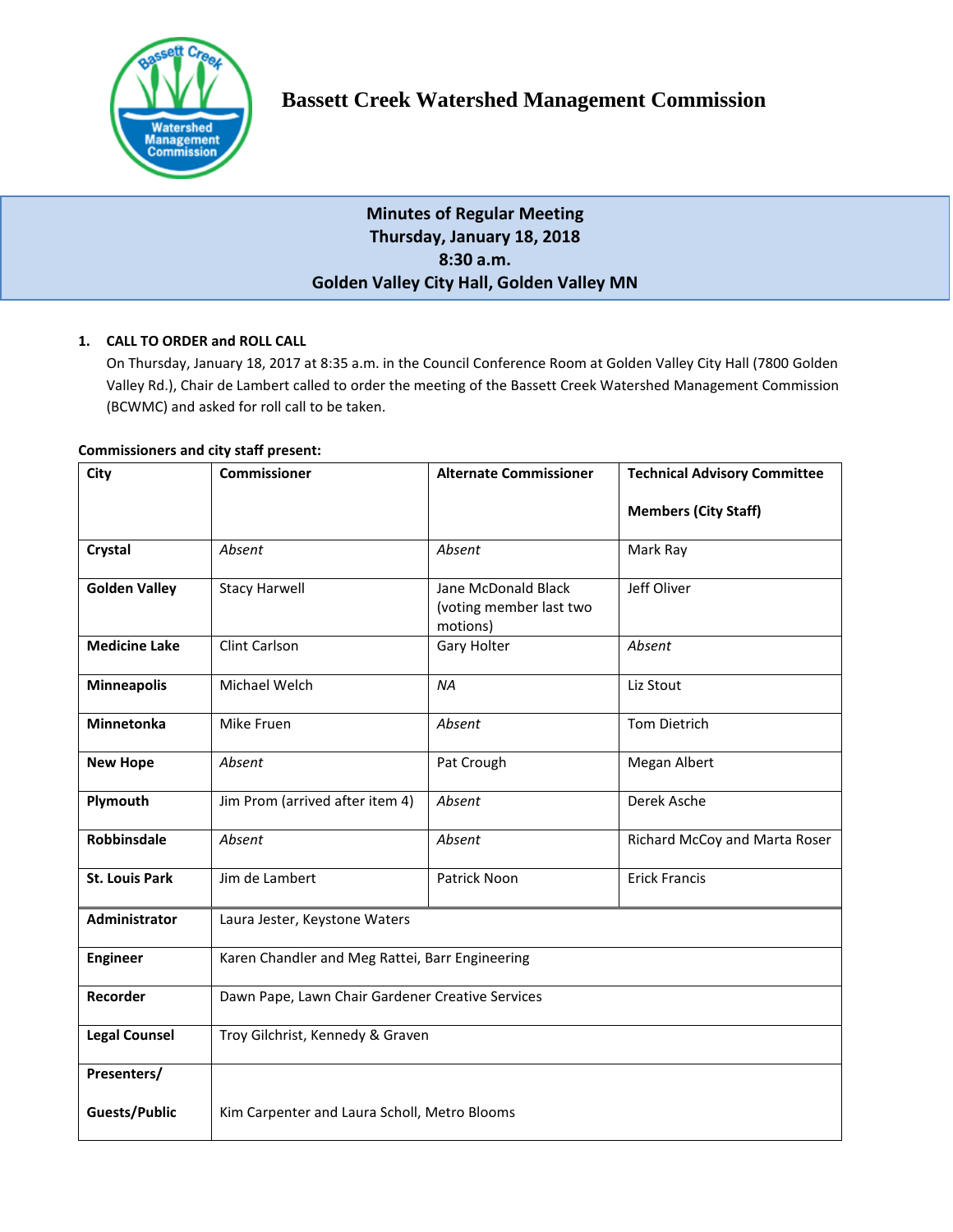# **2. CITIZEN FORUM ON NON-AGENDA ITEMS**

None

## **3. APPROVAL OF AGENDA**

Chair de Lambert requested to approve the agenda.

**MOTION**: Commissioner Carlson moved to approve the agenda. Alternate Commissioner Crough seconded the motion. Upon a vote, the motion carried 6-0. [Cities of Crystal, Plymouth, and Robbinsdale absent from the vote]

# **4. CONSENT AGENDA**

The following items were approved as part of the consent agenda: December 21, 2017 Commission meeting minutes, January 2018 financial report, payment of invoices, Approval to Reimburse City of Plymouth for Plymouth Creek Restoration Project (2017 CR-P) Expenses, Approval to Reimburse Commissioner Scanlan for Aquatic Invaders Summit Registration Costs, Approval of Resolution to Transfer Funds from CIP Account to Administrative Account, Approval of Resolution to Transfer Funds from Administrative Account to Channel Maintenance Fund and Long-Term Maintenance Fund, Approval of Proposal from MMKR to Perform 2017 Financial Audit, Approval of Contract with Lawn Chair Gardener for 2018 Administrative Services, Approval of Contract with Wenck Associates for 2018 WOMP Monitoring Services

| <b>Checking Account Balance</b>            | \$623,826.20   |
|--------------------------------------------|----------------|
| <b>TOTAL GENERAL FUND BALANCE</b>          | \$623,826.20   |
| TOTAL CASH & INVESTMENTS ON-HAND (1/10/18) | \$3,840,557.46 |
| CIP Projects Levied – Budget Remaining     | (4,291,900.70) |
| <b>Closed Projects Remaining Balance</b>   | (451, 343.24)  |
| 2012-2016 Anticipated Tax Levy Revenue     | \$9,558.89     |
| 2017 Anticipated Tax Levy Revenue          | 23,977.12      |
| Anticipated Closed Project Balance         | (417,807.23)   |

The general and construction account balances reported in the January 2018 Financial Report are as follows:

**MOTION**: Commissioner Carlson moved to approve the consent agenda. Commissioner Welch seconded the motion. Upon a vote, the motion carried 6-0. [Cities of Crystal, Plymouth, and Robbinsdale absent from the vote.]

### **5. BUSINESS**

### **A. Receive Presentation on Harrison Neighborhood Project**

[Metro Blooms staff arrived later; the item was covered after 5B.]

# **B. Review and Consider Approval of AIS Rapid Response Plan**

Commission Engineer Chandler gave a PowerPoint overview of the AIS rapid response plan. She noted that at the meeting in September 2017, the Commission approved a proposal from the Commission Engineer to develop an AIS Rapid Response Plan (one of the recommendations of the APM/AIS Committee). The draft plan includes the recommended actions and the partner roles if AIS are discovered in Medicine, Parkers, Sweeney, Twin, Northwood, Westwood, and Wirth Lakes (BCWMC Priority 1 lakes).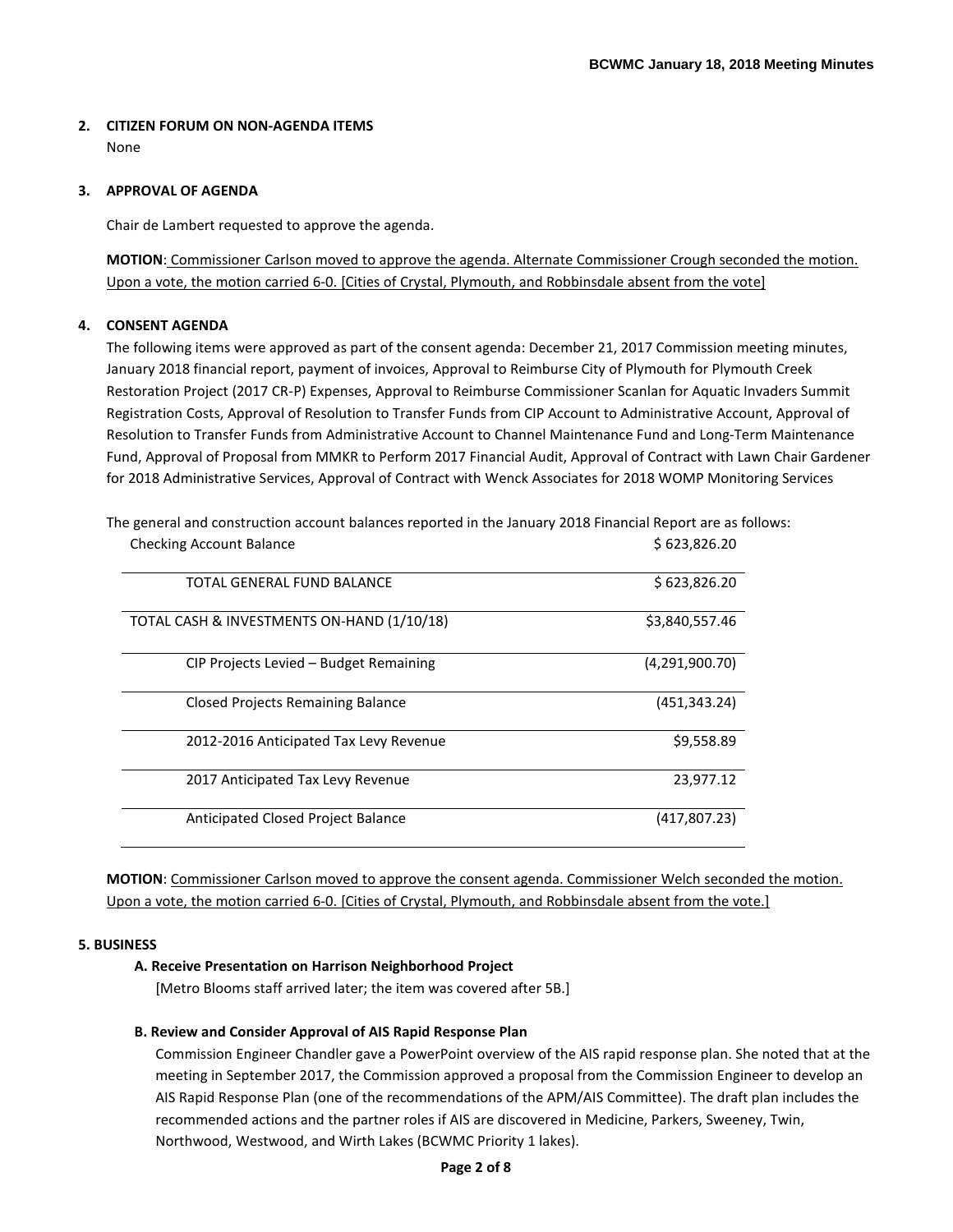Engineer Chandler noted 12 activities in an overall framework as detailed below. She reported that Meg Rattei performed several phone interviews with partners and member cities to gather information on roles they would take and activities they would perform. Engineer Chandler walked through the role of the BCWMC and various stakeholders for each lake for these activities:

- 1. Contact Minnesota Department of Natural Resources (MnDNR) AIS coordinator to report possible introduction of AIS. MnDNR staff will verify the AIS infestation.
- 2. Communicate the AIS infestation to stakeholders, lake groups, and the general public.
- 3. Perform monitoring or hire contractor to perform monitoring to define the extent of the AIS infestation.
- 4. Determine whether quarantine of the infestation is necessary for containment and effective treatment and, if so, quarantine the AIS infestation.
- 5. Collaborate with MnDNR, Minnesota Aquatic Invasive Species Research Center (MAISRC), and stakeholders to determine appropriate rapid response treatment/removal (e.g., chemical treatment or manual removal of AIS) and associated costs.
- 6. Work with MnDNR to obtain treatment/removal permit
- 7. Perform additional pre-treatment monitoring, if required by MnDNR permit.
- 8. Hire contractor to complete AIS rapid response treatment/removal (e.g., chemical treatment or manual removal of AIS).
- 9. Fund the AIS treatment/removal.
- 10. Perform, or hire contractor to perform, post-treatment monitoring to determine treatment/removal effectiveness.
- 11. Communicate information about the AIS treatment/removal and results of AIS treatment/removal efforts to stakeholders, lake groups, and the general public.
- 12. Design and implement education program to help prevent future AIS infestations.

#### [Commissioner Prom arrives.]

There was a discussion about the past role of the Minneapolis Park and Recreation Board in AIS. Ms. Rattei noted that MPRB staff are not certain how the new Board will approach AIS. She noted that for now, the BCWMC will take the lead role for lakes in MPRB properties unless the Park Board wishes to take the lead. It was noted roles could be revised in the future.

The three AIS species covered in the rapid response plan are Eurasian watermilfoil, zebra mussels, and starry stonewort. These are considered the key AIS species because of their high risk of spreading to uninfested . Eurasian watermilfoil is currently present in Medicine Lake, Parkers Lake, and Wirth Lake, but not in the remaining four Priority 1 lakes. Zebra mussels are currently present in Medicine Lake, but not in the remaining six Priority 1 lakes. Although not present in BCWMC waterbodies, starry stonewort is currently present in 11 Minnesota lakes and has spread quickly during the two years since its first Minnesota sighting in Lake Koronis (Stearns County, MN). The detailed rapid response plan will help the BCWMC, cities, and other organizations to be poised to respond to an infestation efficiently and effectively. The plan could evolve as more or different treatments are researched and permitted.

Commissioner Welch mentioned that initially the 12 steps seem like too many for a rapid response, but he doesn't see a step that could or should be skipped to make it go faster. He wondered if it might be possible for the MnDNR to issue a general permit. Ms. Rattei replied that the MnDNR has not been asked that question, but has made it very clear that they would consider treatment on a case-by-case basis only after completion of a detailed survey of the extent of the infestation for zebra mussels and starry stonewort. A permit for the Eurasian watermilfoil treatment would be easier to obtain. She noted that the MnDNR is also very concerned with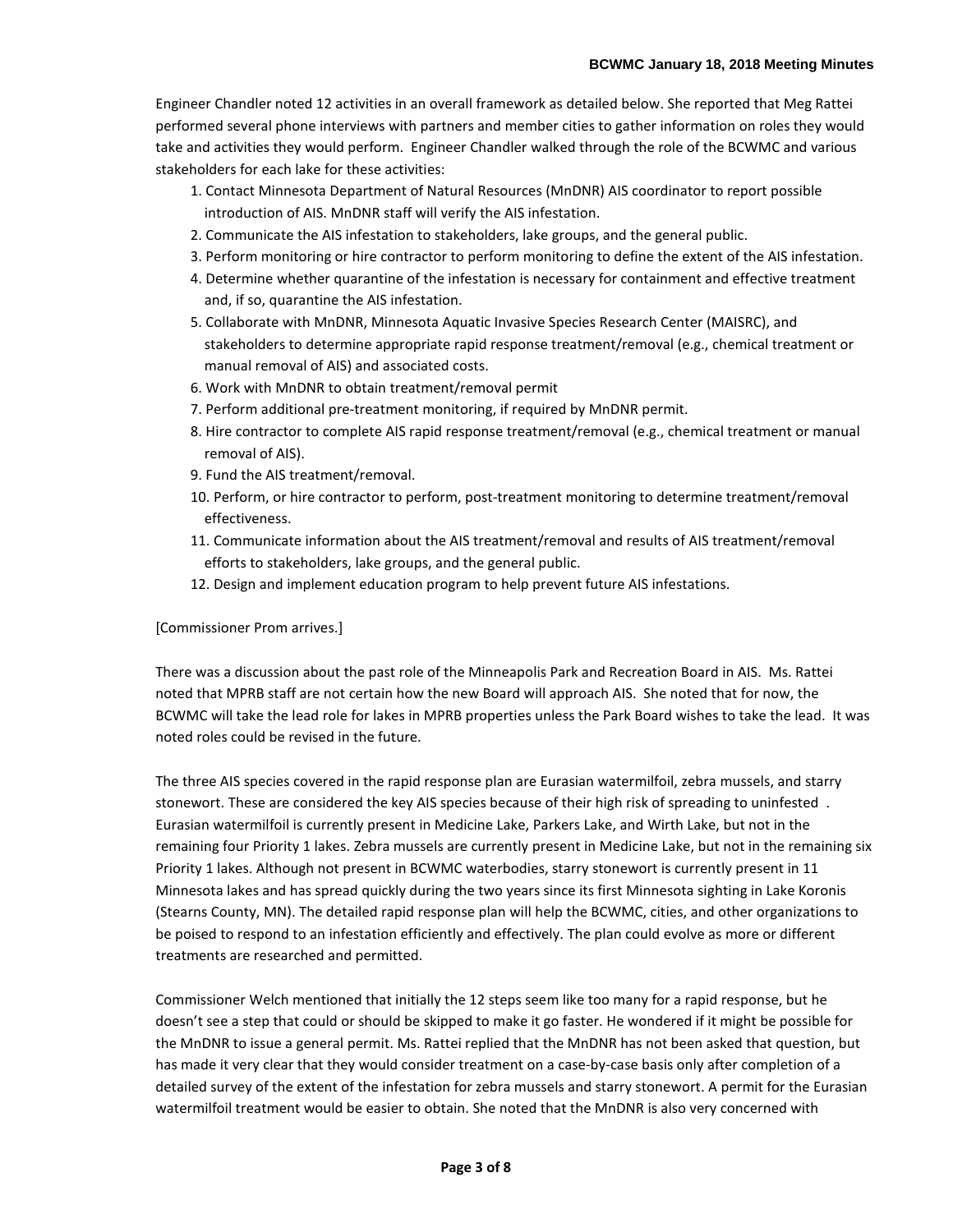communication to the stakeholders about the AIS and their treatments and the MnDNR is conservative with permits.

There was consensus that the rapid response plan, if approved, would give the BCWMC Administrator broad authority to mobilize contractors and staff as needed to address issues, without waiting for approval at a Commission meeting.

TAC member Derek Asche commented that he thought the plan looked good and fills a gap, but he wondered how the lake associations and lake groups could be involved, as lake residents are the primary beneficiaries to controlling AIS. Mr. Asche also advocated to negotiate with the MnDNR to receive a general permit.

Engineer Chandler responded that lake groups are a different kind of partner, because they are volunteers. They may not always able to carry out the work on short notice. Ms. Rattei noted that based on her interviews with city staff, the city staff wanted to take the lead on coordinating with lake groups because they are often in contact with lake groups. Commissioner Carlson added that AMLAC's response to the zebra mussel issue in Medicine Lake was that they didn't have time or funding to help. Mr. Asche maintained that the residents around Medicine Lake and AMLAC should be a stronger partner. He noted that the problem is so great that it would be beneficial to empower the lake residents to take ownership. Alternate Commissioner McDonald Black said the Sweeney Lake Association has been strong and consistent and could offer real assistance. Commissioner Welch commented that it doesn't make sense to have rigid lines for how lake associations are to be involved. He noted cities could then utilize the capabilities of lake groups, as appropriate at the time.

Administrator Jester noted that another approved APM/AIS Committee recommendation was to convene the various lake groups to inform and discuss with them the options for more formal organization. She noted that later in the agenda the Commission will consider a proposal from the Freshwater Society to facilitate that discussion.

**MOTION**: Commissioner Welch moved to approve the BCWMC AIS Rapid Response Plan with direction to staff to seek opportunities to amend the plan with more formal and specific roles for lake associations. Commissioner Prom seconded the motion. Upon a vote, the motion carried 7-0. [Cities of Crystal and Robbinsdale were absent from the vote.]

### **A. Receive Presentation on Harrison Neighborhood Project**

Laura Scholl and Kim Carpenter with Metro Blooms gave a PowerPoint presentation with an update on the Harrison Neighborhood Project that BCWMC supported. Ms. Carpenter reported on the success of the project noting that 7 block captains were recruited and 37 boulevard swales were installed in the first year. She also reported on the training program that was developed specifically for this project to train and engage city youth crews to plant and maintain the swales. She noted that the Metropolitan Council Stormwater Grant funding (received through the BCWMC) was supposed to last two years, but there were so many interested residents in the first year, the grant funding is nearly all spent and they are looking for additional grantors.

Minneapolis TAC member, Liz Stout, commented that additional funding to implement the Blooming Boulevards Project city-wide is being pursued.

Commissioner Harwell wondered if the plants that were selected for the boulevard swale plantings were salt resistant. Ms. Scholl responded that the chosen plants are hardy and have done well in difficult alleyway plantings.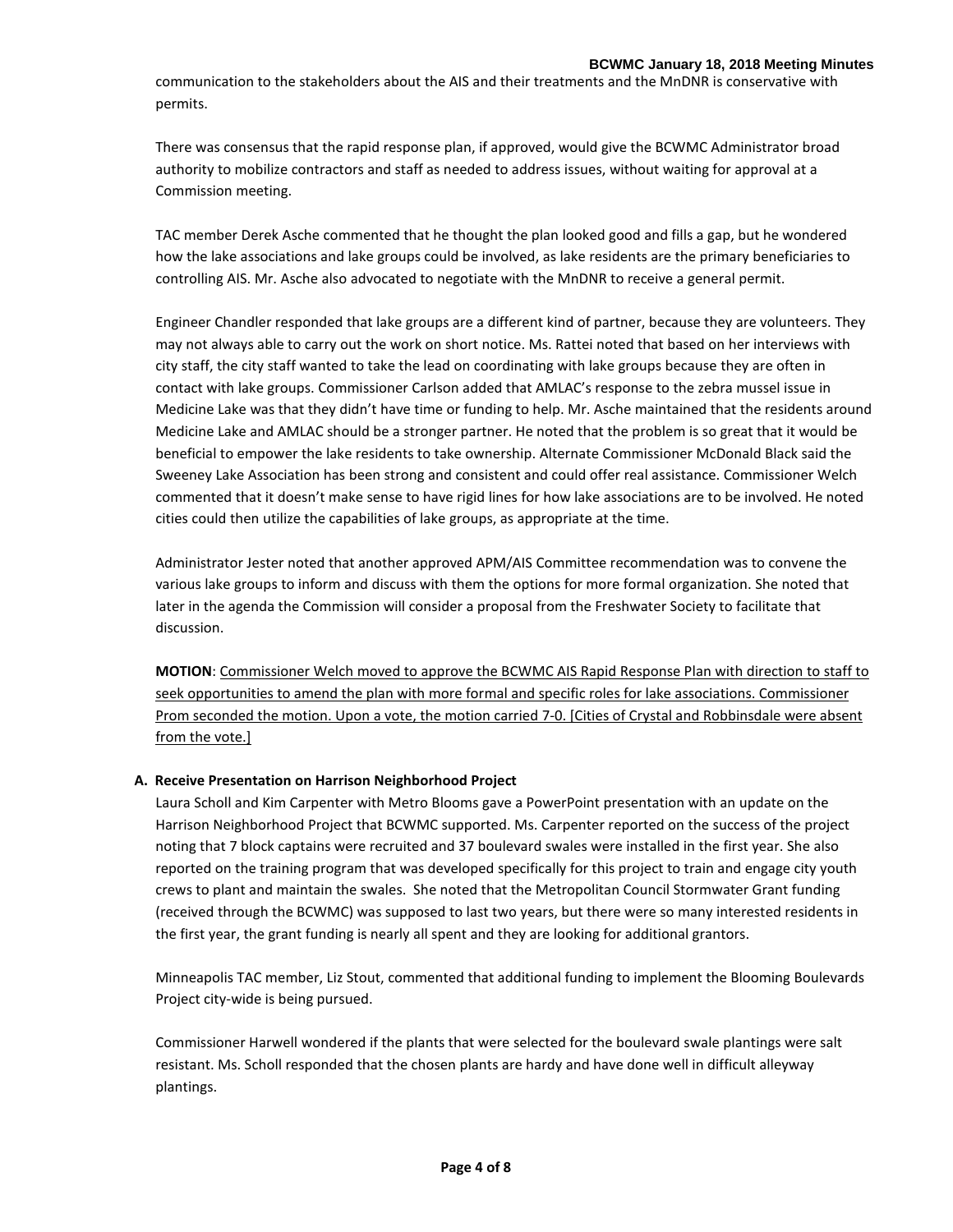#### **BCWMC January 18, 2018 Meeting Minutes**

Ms. Carpenter also reported on a different phase of the Harrison Neighborhood Project to engage commercial properties in installing stormwater best management practices, funded through a BWSR Clean Water Fund Community Partners Grant (received pass-through funds from BCWMC). She noted this project got underway last summer and will continue throughout 2018. Commissioner Welch added that a "low salt message" should be emphasized as commercial businesses are being approached.

Ms. Kim Carpenter reported that the Glenwood Revitalization Team is being engaged. Commissioner Welch further added that the Redevelopment Oversight Committee would also be good to engage.

Commissioner Prom complimented Metro Blooms on great work and asked who is maintaining the boulevards? Ms. Scholl told the Commission that homeowners signed a 10-year maintenance agreement.

Commissioner Fruen asked about the young people doing the work and whether they were being paid. Ms. Carpenter replied that the youth were from the "Step Up Program" and that it is a paid nine-week program. She noted a local contractor, NEON, was also employed.

### **C. Medicine Lake Items**

## i. **Receive Update on Zebra Mussels and Review Draft Grant Application**

 Administrator Jester noted that at their December meeting the Commission directed her to work with Three Rivers Park District, the MnDNR and others to plan for a zebra mussel survey in the spring and consider submitting an AIS Prevention Grant application to Hennepin County. Administrator Jester gave an overview of the AIS grant application, which requests funding to purchase a decontamination unit for use in French Regional Park on Medicine Lake. She noted that the grant application does not include match funding from the BCWMC but that it may be warranted to help fund the Level II inspectors needed to operate the decontamination unit if the grant is awarded. She also noted that partners will meet soon to discuss the zebra mussel survey. There was some discussion of lake access, timing of inspections, and when the boat launch is open and closed. Commissioner Carlson noted the Medicine Lake City Council wanted more control of the access.

# ii. **Consider Directing Staff to Apply for MnDNR Permit to Treat Curly-leaf Pondweed and Seek Contractors to Perform Treatment**

Administrator Jester reminded the Commission that at their meeting in January of 2017, the Commission approved a recommendation from the APM/AIS Committee that the Commission perform herbicide spot treatments of aquatic invasive plants where the following conditions are met: 1) treatment of the plant is considered a management tool for improving water or habitat quality according to an approved management plan such as a TMDL; and 2) another entity or organization is sharing the cost of the treatment. The Commission treated curly-leaf pondweed in Medicine Lake in 2017 with financial and field support from Three Rivers Park District. She noted staff is seeking approval to begin plans for a similar treatment in 2018 including seeking a MnDNR permit, gathering quotes from contractors, and preparing an agreement with TRPD.

**MOTION**: Commissioner Welch moved to approve up to \$25,000 to treat curly-leaf pondweed in Medicine Lake, work with Three Rivers Park District and seek a MnDNR permit. Commissioner Prom seconded the motion. Upon a vote, the motion carried 7-0. [Cities of Crystal and Robbinsdale were absent from the vote.]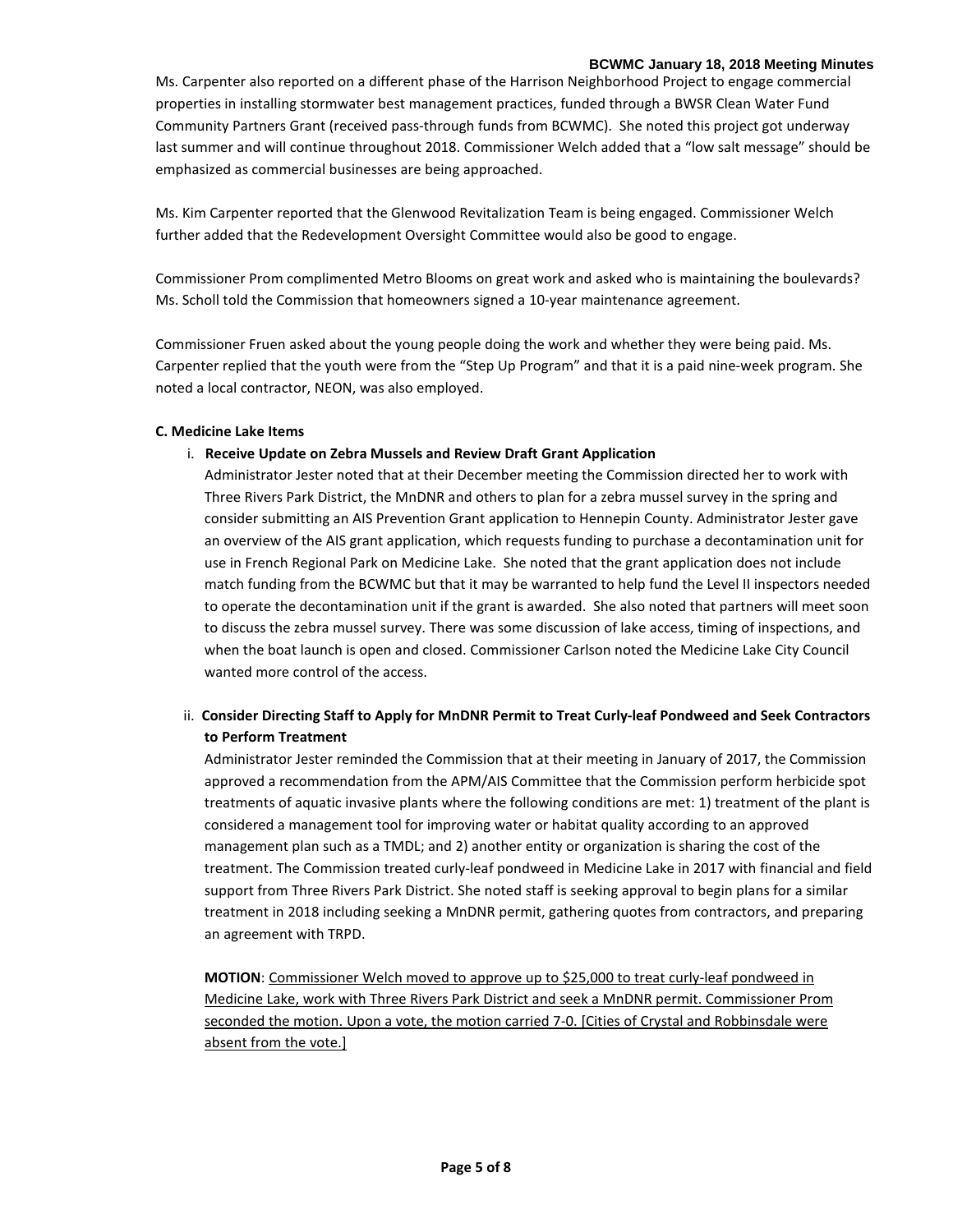### iii. **Review Existing Data on Common Carp in Medicine Lake**

Commission Engineer Chandler reported that at the October 2017 Commission meeting, the Commission directed staff to gather and review existing data on carp populations in Medicine Lake (rather than waiting until routine monitoring in 2019).

Engineer Chandler reviewed the carp data, noting that according to MnDNR survey, carp populations have declined significantly. She noted there are no staff recommendations at this time, although staff may suggest the Commission consider performing a carp-specific survey as part of the 2019 Medicine Lake monitoring.

### **D. Review Draft Scope of Work for FEMA Modeling Project**

Commission Engineer Chandler noted that at their meeting in October 2017, the Commission approved a TAC recommendation "that the Commission direct the Commission Engineer to develop a scope and budget for completing the tasks laid out for the FEMA modeling work and to submit that scope and budget to the MnDNR to seek FEMA grant funds to complete the work." She gave a brief overview of the scope recently submitted to the MnDNR, noting that there were significant discussions with the MnDNR about the appropriate scope and budget and about the large amount of survey data needed for the project. She reported that ultimately, the MnDNR agreed to perform the survey work. She reminded the Commission that the goal of the project is to have the new model be the official FEMA model. She also noted the entire scope is to be funded by a grant from the MnDNR (pass-through grant funding from FEMA). She noted the final scope is expected to be approved by the MnDNR soon. She noted that upon approval of the work scope, the MnDNR will provide an agreement for Commission consideration and approval, expected at the February meeting.

There was some discussion about tasks and details. Engineer Chandler noted the information and maps will be available to the cities when the model is complete.

#### **E. Consider Approval of Resolution Authorizing Consideration of Accepting Grant from MnDNR**

Administrator Jester noted that in order to receive a grant from the MnDNR for the work contained in the scope in 5D above, the Commission must approve the attached resolution provided by the MnDNR.

**MOTION**: Commissioner Prom moved to approve the resolution accepting a grant from the Minnesota Department of Natural Resources for improved flood risk mapping. Alternate Commissioner Crough seconded the motion. Upon a vote, the motion carried 7-0. [Cities of Minnetonka and Robbinsdale were absent from the vote.]

# **F. Receive Update on BWSR's Watershed Based Funding Pilot Program and Direct Staff to Continue Meetings and Discussions**

Administrator Jester reported that she recently attended a meeting regarding this issue and gained more clarity about BWSR's plans for Clean Water Funds to move from a competitive grant process to more stable funding allocations. She briefly described the new watershed funding policy, noting that both watershed organizations and cities are eligible for the funds. BWSR allocated approximately \$1M in Clean Water Funds for the current biennium to eligible entities in Hennepin County (11 watersheds and 45 cities). She reported that the entities have two options: 1) collaborate on a plan to use the funding, including implementing a prioritization process and developing a workplan and budget; or 2) compete for the county funds through a competitive grant process. She noted the collaborative plan would need to be complete by June 30<sup>th</sup> of this year, which is likely too tall an order given the number of entities involved. She reported that Hennepin County staff are convening a meeting on January 23<sup>rd</sup> with Hennepin County watershed administrators and BWSR staff. She asked if Commissioners felt strongly about either option and requested to be given direction to stay at the table in discussions. Administrator Jester noted there are statewide Clean Water Funds that may also be accessible through a competitive process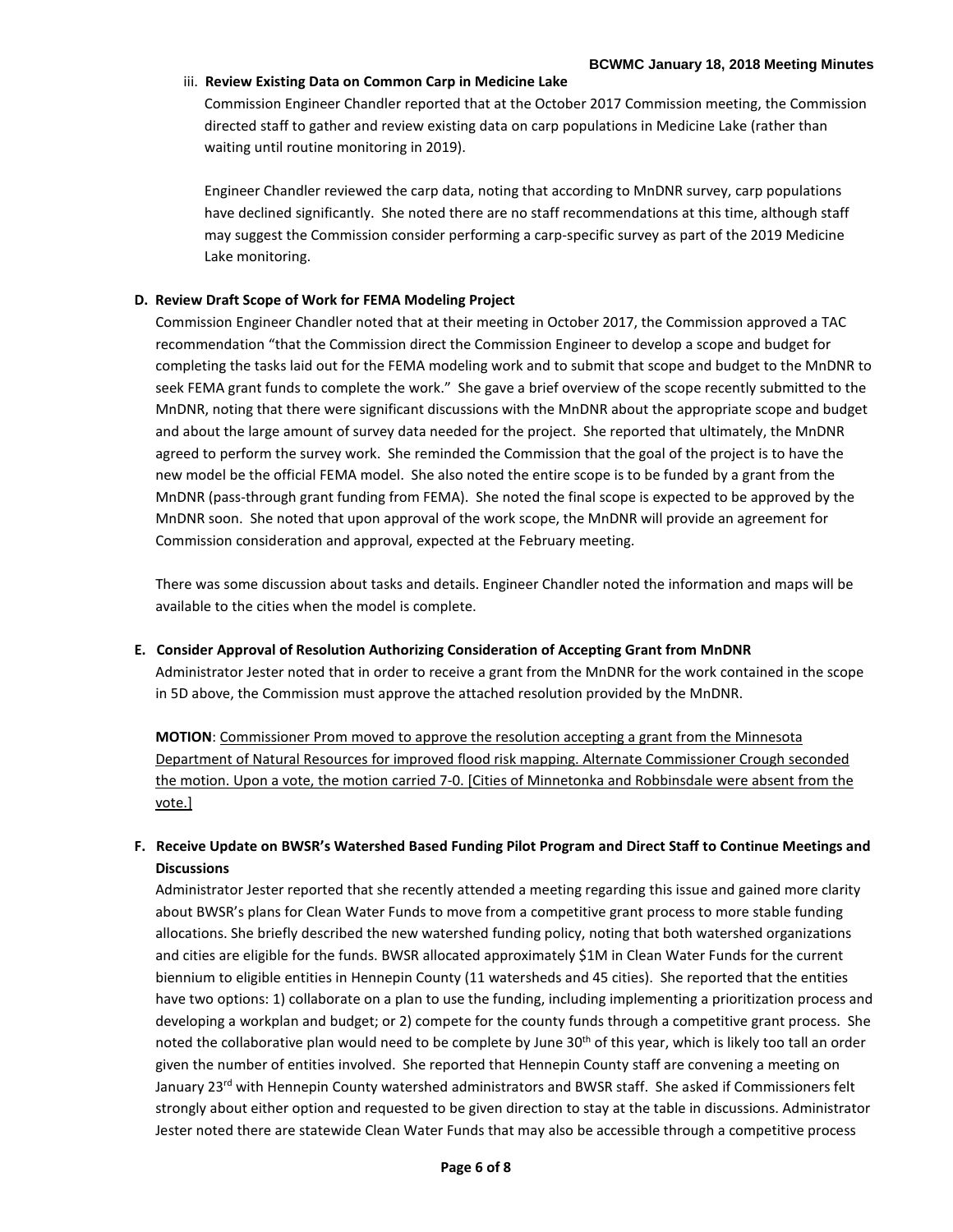but that isn't known for sure. She noted that the amount available for statewide competitive grants will decrease overtime while more stable (watershed-based) funding amounts will increase.

**MOTION**: Commissioner Carlson moved to direct staff to attend the initial meeting of the watershed organizations of Hennepin County and continue discussions to develop recommended approach to new funding policy. Commissioner Welch seconded the motion. Upon a vote, the motion carried 7-0. [Cities of Crystal and Robbinsdale were absent from the vote.]

[Commissioner Harwell departs.]

### **G. Discuss Proposal from Freshwater Society for Lake Group Meeting Facilitation**

Administrator Jester noted that at their meeting in October 2017, the Commission approved a recommendation from the APM/AIS Committee that the Commission "convene a meeting of lake groups and other interested groups/individuals in the BCWMC and request a presentation from the DNR and other experts to learn about lake improvement districts vs. lake associations and other less formal lake groups." She reported that the Freshwater Society (a non-profit organization that promotes the conservation, protection and restoration of all freshwater resources) has facilitated these types of discussions with lake groups in other areas of the Metro and out-state. Administrator Jester recommended approving Freshwater Society's proposal to facilitate one meeting with lake groups for \$2,000 with funds from the 2018 AIS budget.

**MOTION**: Commissioner Welch moved to have Administrator Jester engage with Freshwater Society (FWS) for a single meeting and authorize the Administrator to execute a contract with FWS for this meeting not to exceed \$2000; and to make a recommendation at a future Commission meeting for further engagement of FWS to do lake association support work with a more detailed proposed scope of work, if needed. Commissioner Carlson seconded the motion. Upon a vote, the motion carried 7-0. [Cities of Crystal and Robbinsdale were absent from the vote.]

### **H. Consider Authorization to Increase Schaper Pond Effectiveness Monitoring Budget**

Commission Engineer Chandler noted that at their meeting in August 2016, the Commission approved a Budget Committee recommendation that the Schaper Pond Effectiveness Monitoring budget of \$44,000 be paid with remaining funds from the Schaper Pond Diversion CIP Project. She reported that as part of the monitoring, the Commission Engineer encountered additional, unanticipated expenses totaling \$3,500. Engineer Chandler reviewed these expenses including monitoring equipment set up and additional monitoring to better understand high phosphorus concentrations. She requested increasing the monitoring budget to \$47,500.

**MOTION**: Commissioner Welch moved to approved an additional \$3,500 for the Schaper Pond Effectiveness Monitoring Project. Alternate Commissioner McDonald Black seconded the motion. Upon a vote, the motion carried 7-0. [Cities of Crystal and Robbinsdale were absent from the vote.]

### **6. COMMUNICATIONS**

### **A. Administrator**

Administrator Jester noted the new CIP update table available online and reported that any next steps resulting from staff evaluations will be brought to a future meeting.

### **B. Chair**

Chair de Lambert thanked the City of Plymouth for housing BCWMC's documents for many years and thanked the City of Crystal for document storage for the foreseeable future. He also reminded Commissioners that next month is a business meeting where officer elections and committee assignments will be made.